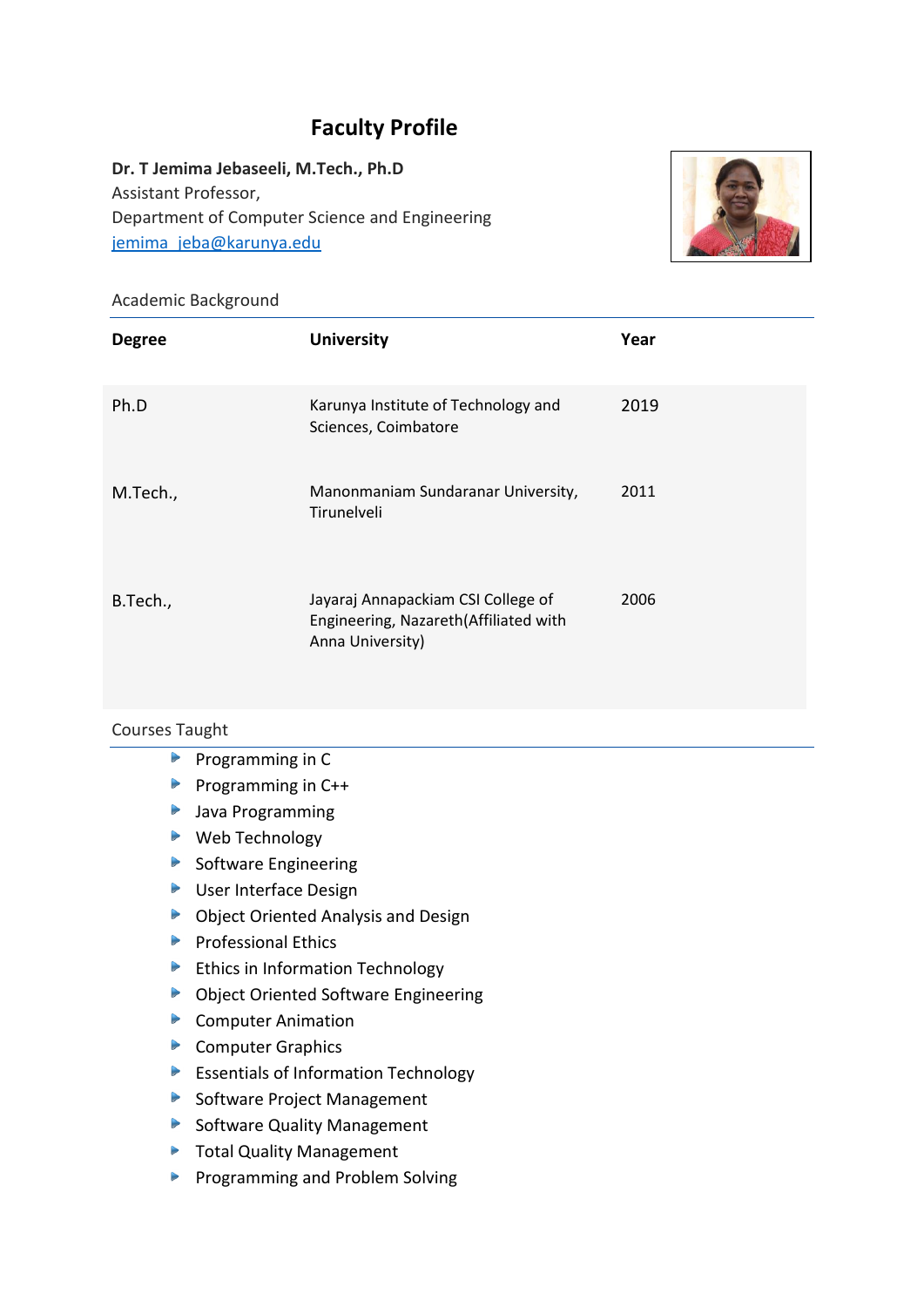▶ User Interface and Experience Design

#### Research Interests

- Medical Image Processing
- Data Sciences
- Artificial Intelligence

## Most recent Publications

- T. Jemima Jebaseeli, C. Anand Deva Durai, J. Dinesh Peter, IOT Based Sustainable Diabetic Retinopathy Diagnosis System, Sustainable Computing: Informatics and Systems 272, 2018. [Publisher: Elsevier, Impact Factor: 1.8, Article in Press, SCI Indexed]
- T. Jemima Jebaseeli, C. Anand Deva Durai, J. Dinesh Peter, Segmentation of Retinal blood Vessels from Ophthalmologic Diabetic Retinopathy Images, Computers and Electrical Engineering 73, 245–258, 2019. [Publisher: Elsevier, Impact Factor: 2.189, SCI Indexed]
- T. Jemima Jebaseeli, C. Anand Deva Durai, J. Dinesh Peter, Retinal blood vessel segmentation from diabetic retinopathy images using tandem PCNN model and deep learning based SVM, Optik, 199, 2019. [Publisher: Elsevier, Impact Factor: 1.914, SCI Indexed]
- T. Jemima Jebaseeli, C. Anand Deva Durai, J. Dinesh Peter, Retinal Blood Vessel Segmentation from Depigmented Diabetic Retinopathy Images, IETE Journal of Research, 2018. [Publisher: Taylor and Francis, Impact Factor: 0.826, Article in Press, SCI Indexed]
- T. Jemima Jebaseeli, C. Anand Deva Durai, J. Dinesh Peter, Extraction of Retinal Blood Vessels on Fundus Images by Kirsch's Template and Fuzzy C‑Means, Journal of Medical Physics 44, 21-26, 2019. [Publisher: Medknow, ESCI Indexed]
- T. Jemima Jebaseeli, C. Anand Deva Durai, J. Dinesh Peter, Tensor flow-based recurrent neural network algorithm to diagnose diabetic retinopathy, International Journal of Computer Aided Engineering and Technology, 2019. [Publishers: Inderscience, Article in Press, SCI Indexed]
- T. Jemima Jebaseeli, C. Anand Deva Durai, Mechanism for diabetic retinal blood vessel profile measurement and analysis on fundus images, Research Journal of Pharmacy and Technology,12(1),1-6, 2019.[Publishers: A and V Publication, SCI Indexed]
- T. Jemima Jebaseeli, [Rishabh,](https://www.scopus.com/authid/detail.uri?origin=resultslist&authorId=57209197215&zone=) Venkatesan R, [Technical irrigation system to predict soil](https://www.scopus.com/record/display.uri?eid=2-s2.0-85066806637&origin=resultslist&sort=plf-f&src=s&st1=Jebaseeli&st2=T+Jemima&nlo=1&nlr=20&nls=count-f&sid=0ac6a2ff9452ba7338ca1b897a85f5a9&sot=anl&sdt=aut&sl=41&s=AU-ID%28%22Jemima+Jebaseeli%2c+T.%22+57203538196%29&relpos=1&citeCnt=0&searchTerm=)  [moisture and water level in agricultural field,](https://www.scopus.com/record/display.uri?eid=2-s2.0-85066806637&origin=resultslist&sort=plf-f&src=s&st1=Jebaseeli&st2=T+Jemima&nlo=1&nlr=20&nls=count-f&sid=0ac6a2ff9452ba7338ca1b897a85f5a9&sot=anl&sdt=aut&sl=41&s=AU-ID%28%22Jemima+Jebaseeli%2c+T.%22+57203538196%29&relpos=1&citeCnt=0&searchTerm=) [International Journal of Innovative Technology](https://www.scopus.com/sourceid/21100889409?origin=resultslist)  [and Exploring Engineering,](https://www.scopus.com/sourceid/21100889409?origin=resultslist) 8(6), 400-405, 2019.[SCI Indexed]
- Ramalakshmi K, Jemima Jebaseeli T, Venkatesan R. Anand Deva Durai C, Fuzzy based trust index calculation system for wireless sensor networks, Advances in Mathematics: Scientific Journal, 2020.[Scopus Indexed]
- Ramalakshmi K, T. Jemima Jebaseeli, and Venkatesan R, Prediction of Gender From Facial Image Using Deep Learning Techniques, Journal of Mechanics of Continua and Mathematical Sciences, Vol.15, No.2, pp 118-128, February 2020. [Web of Science Indexed]
- T. Jemima Jebaseeli, D Jasmine David, and R.Venkatesan, A Deep Tunneled Architecture For Creating Privacy-Aware Secured Email Communication, International Journal of Advance Science and Technology, Vol. 29, No. 10S, pp. 6717-6722, 2020. [SCI indexed, published and waiting for Scopus index]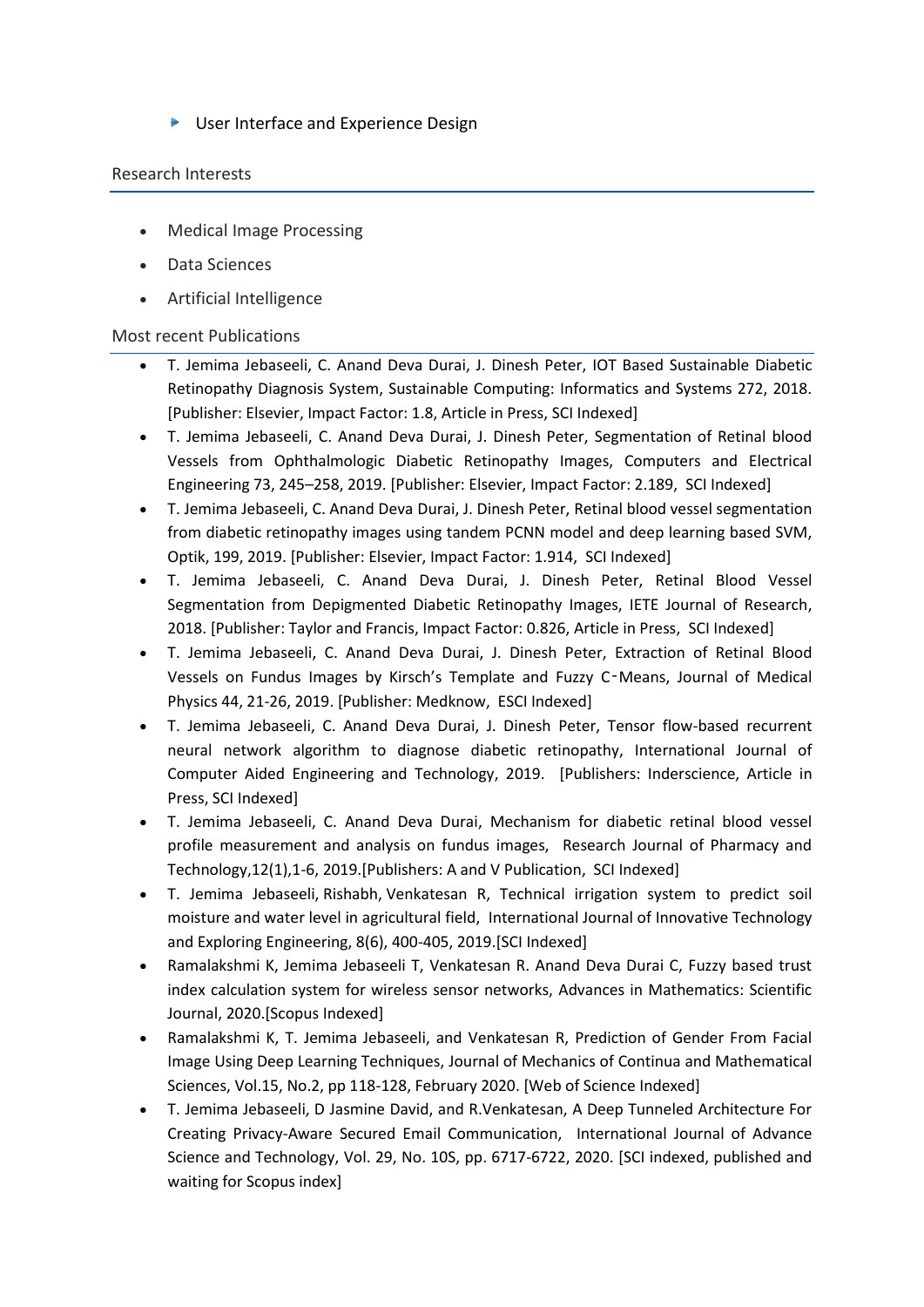- T. Jemima Jebaseeli, K.Ramalakshmi, R.Venkatesan, Safe Engineering Application for Analysis the Food Calorie Using Deep Learning, Journal of Green Engineering (JGE), Vol.10, Issue-5, May 2020. [Scopus indexed]
- T. Jemima Jebaseeli, Priya Dharsini, D Jasmine David, Novel Content Based Data Retrieval by Pattern Matching Scheme from Cloud Storage, Journal of Green Engineering (JGE), Volume-10, Issue-4, April 2020. [Scopus indexed]
- Jasmine David D, Jegathesan V, Jemima Jebaseeli T, Interference aware channel assignment in wireless mesh network, SSRG International Journal of Engineering Trends and Technology, 68(8), pp. 1-6, 2020. [Scopus indexed]
- Venkatesan R, Jemima Jebaseeli T, Ramalakshmi K,Prediction of water contamination detection using thermal image processing, International Journal of Advanced Trends in Computer Science and Engineering, 9(4), pp. 4278-4284, 16, 2020.[Scopus indexed]
- T. Jemima Jebaseeli, D. Sujitha Juliet, C. Anand Deva Durai, Segmentation of Retinal Blood Vessels using Pulse Coupled Neural Network to Delineate Diabetic Retinopathy", Communications in Computer and Information Science 679, 268-285, 2016. [Publisher: Springer]
- T. Jemima Jebaseeli, C. Anand Deva Durai, J. Dinesh Peter, Segmentation of Type II Diabetic Patient's Retinal Blood Vessel to Diagnose Diabetic Retinopathy", Lecture Notes in Computational Vision and Biomechanics 31, 268-286, 2018. [Publisher: Springer].
- Francis D, T. Jemima Jebaseeli, Fundus image vessel segmentation using PCNN model, Proceedings of 2016 Online International Conference on Green Engineering and Technologies, IC-GET 2016.
- Kumari J, Venkatesan R, Jemima Jebaseeli T, Salai Selvanayaki K, and Jeena Sarah T, A Comparison of Machine Learning Techniques for the Prediction of the Student's Academic Performance, Lecture Notes on Data Engineering and Communications Technologies, 2020. [Publisher: Springer, Scopus Indexed]
- T. Jemima Jebaseeli, Venkatesan R, and Ramalakshmi K, Fraud detection for credit card transactions using random forest algorithm, Advances in Intelligent Systems and Computing, 1167, pp. 189-197, 2021. [Scopus indexed]

# Projects Guided

- Image Processing
- Web Designing
- Android Applications

Memberships in Professional societies

# NA

Significant achievements:

1. Received award for outstanding contribution in reviewing in Elsevier Journal: Computers and Electrical Engineering on April 2018.